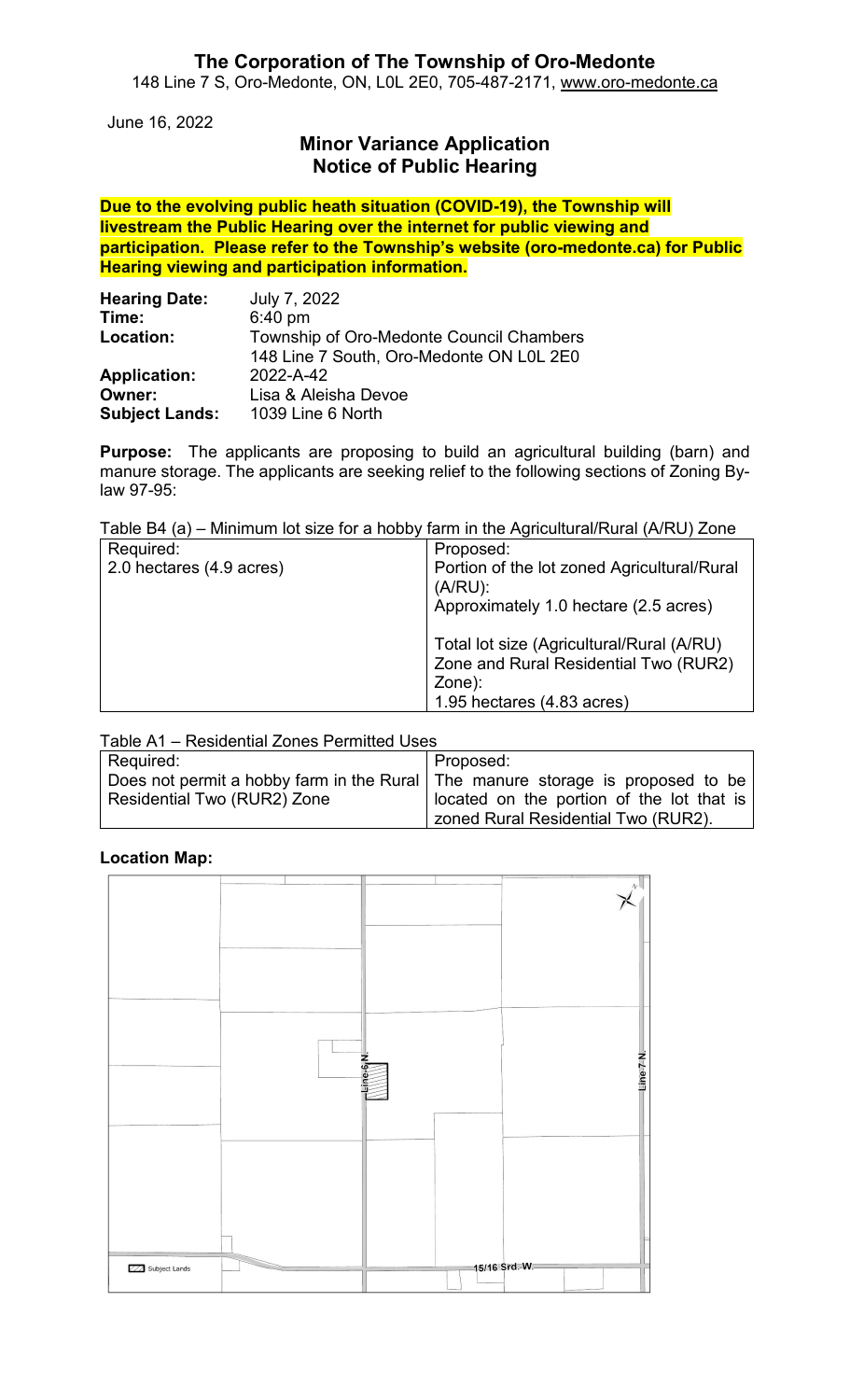## **Zoning Map:**



#### **Have Your Say:**

Input on the application is welcome and encouraged. For specific details regarding public participation during the meeting please check the Township website at [https://www.oro](https://www.oro-medonte.ca/municipal-services/planning-information)[medonte.ca/municipal-services/planning-information.](https://www.oro-medonte.ca/municipal-services/planning-information)

Written submissions can be made by:

- 1. Emailed to *planning@oro-medonte.ca* prior to or during the Public Hearing;
- 2. Dropped in the drop box at the Township Administration Office on Line 7 South;
- 3. Faxed to (705) 487-0133; or,
- 4. Mailed through Canada Post.

If a person or public body does not make oral submissions at the public hearing or make written submissions prior to the decision on this application, and subsequently submits an appeal of the decision, the Ontario Land Tribunal (OLT) may dismiss the appeal. If you wish to be notified of the decision of the Township of Oro-Medonte in respect to the application, you must make a written request.

Individuals who submit letters and other information to Council and its advisory bodies should be aware that all information, including contact information, contained within their communications may become part of the public record and may be made available through the agenda process, which includes publication on the Township's website.

Written submissions/requests should be directed to:

Township of Oro-Medonte 148 Line 7 South Oro-Medonte, Ontario L0L 2E0 Attn: Secretary Treasurer, Development Services [planning@oro-medonte.ca](mailto:planning@oro-medonte.ca)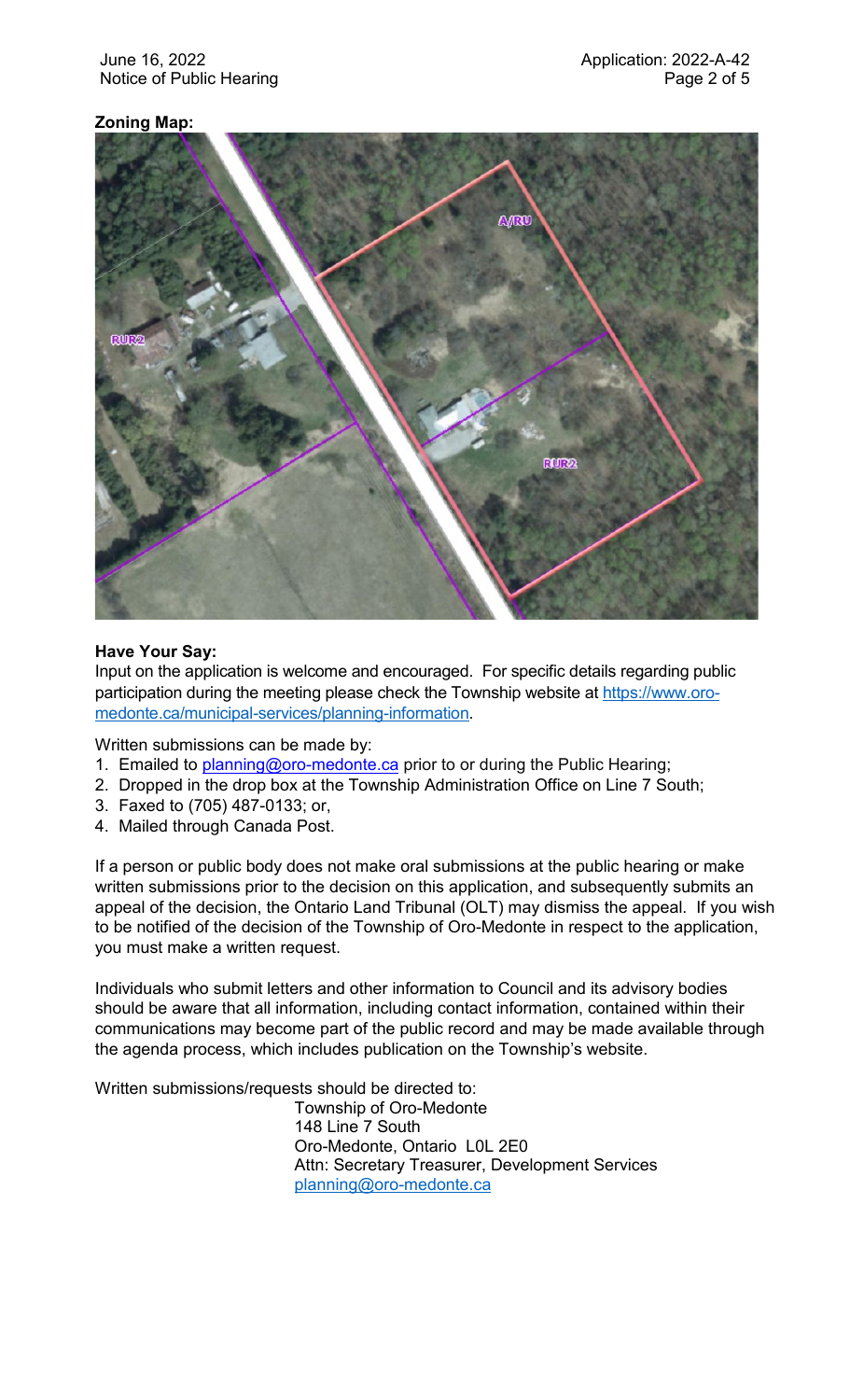## **More Information:**

For further information, please contact the Secretary-Treasurer during regular office hours Monday to Friday 8:30 a.m. to 4:30 p.m. A copy of the Staff Report will be available to the public on June 30, 2022 on the Township's Web Site: [www.oro-medonte.ca](http://www.oro-medonte.ca/) or from the Development Services Department.

Andy Karaiskakis Secretary-Treasurer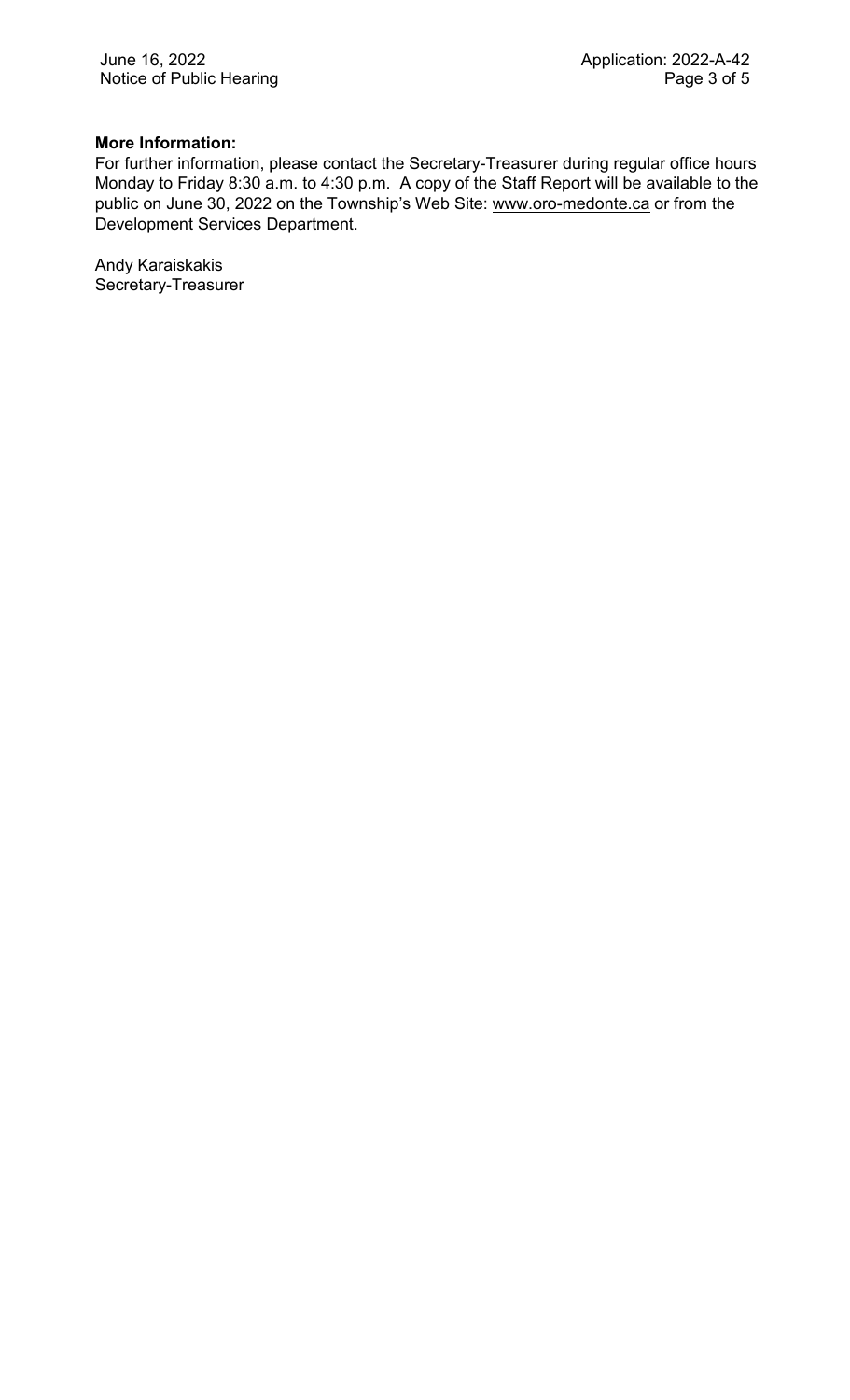June 16, 2022<br>Notice of Public Hearing Notice of Public Hearing and Application: 2022-A-42 Notice of Public Hearing

# **Applicants' Site Plans:**